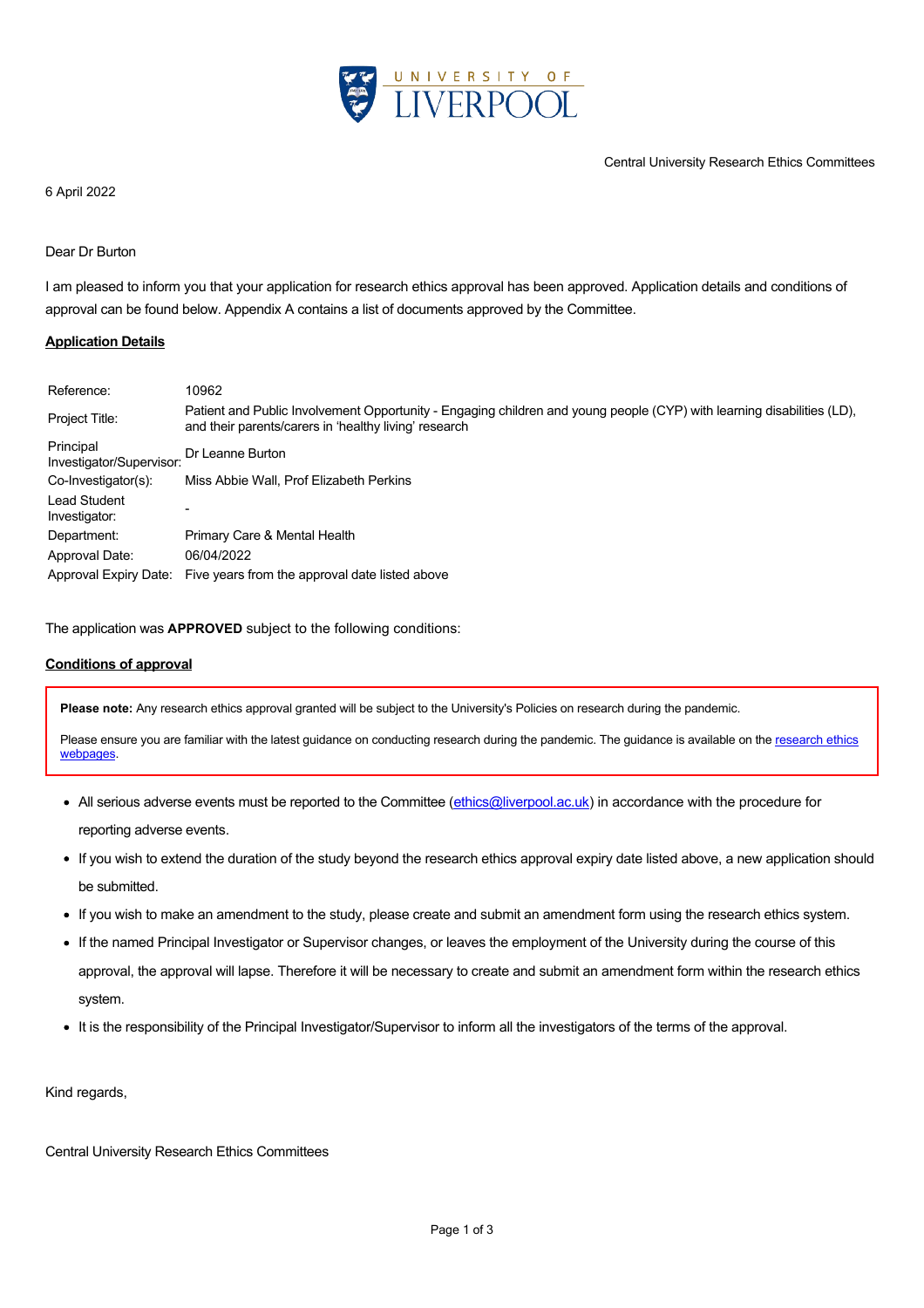ethics@liverpool.ac.uk

Central-review